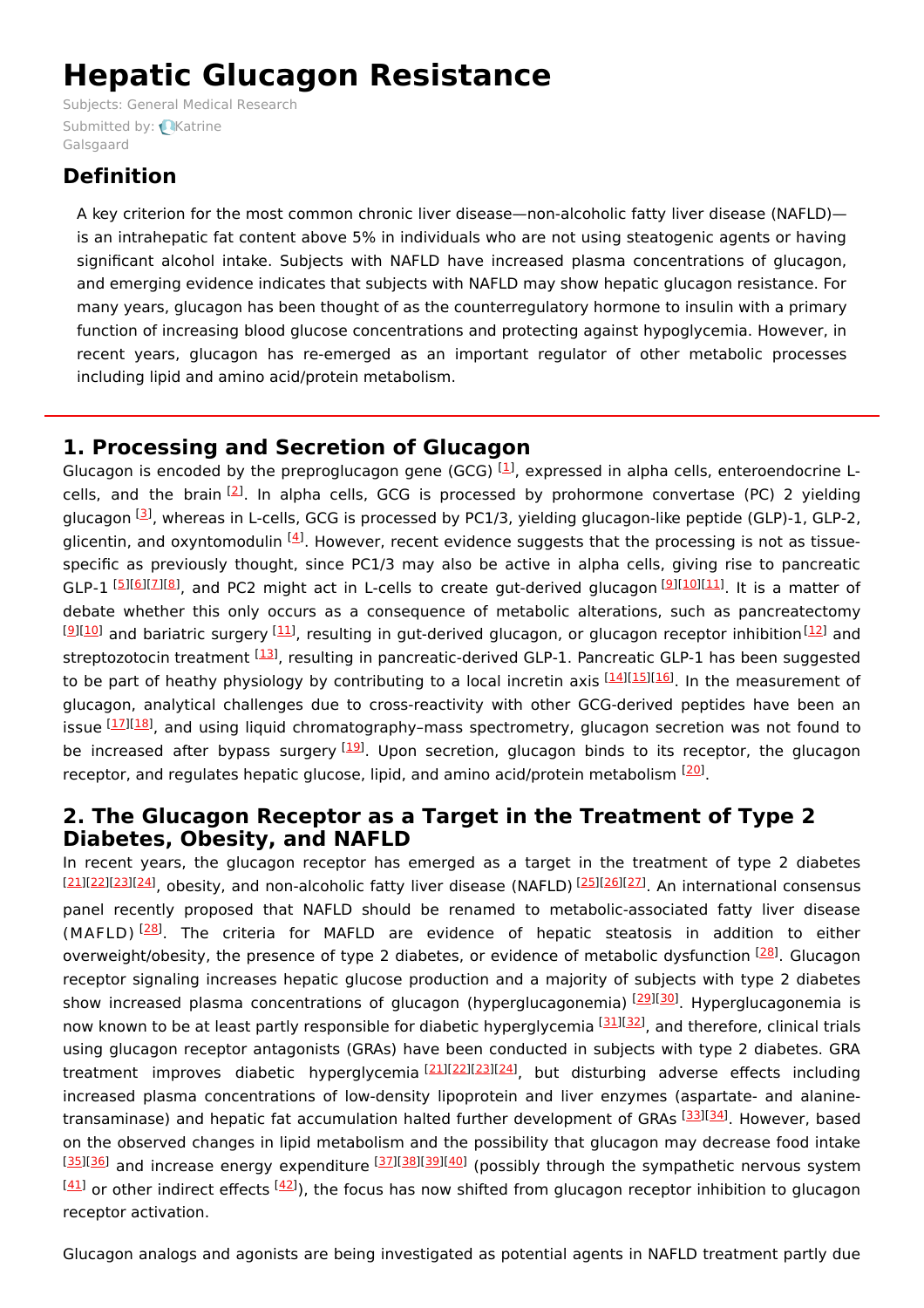to glucagon's regulatory effects on hepatic lipid metabolism, where glucagon increases hepatic lipolysis and fatty acid oxidation [\[43](#page-5-15)][[44](#page-5-16)] while decreasing lipogenesis [\[45](#page-5-17)] and the secretion of triglycerides and very-low-density lipoprotein <sup>[[46\]](#page-5-18)[[47\]](#page-5-19)[[48\]](#page-5-20)</sup>. Consistent with this, subjects with endogenous glucagon deficiency (pancreatectomized subjects)  $[49]$  $[49]$  $[49]$  and diabetic (db/db) mice treated with glucagon receptor antisense oligonucleotide <sup>[[50](#page-5-22)]</sup> have increased hepatic fat. Furthermore, glucagon has a lipid-mobilizing effect and decreases plasma concentrations of cholesterol<sup>[\[51](#page-5-23)][\[52](#page-5-24)][\[53](#page-5-25)][\[54](#page-6-0)][\[55](#page-6-1)]</sup>, non-esterified fatty acids<sup>[\[44](#page-5-16)]</sup>, triglycerides [[52\]](#page-5-24)[[56\]](#page-6-2)[[57\]](#page-6-3), and very-low-density lipoprotein <sup>[[47\]](#page-5-19)</sup>, suggesting that glucagon may improve dyslipidemia.

To counteract the hyperglycemic effect of glucagon, glucagon receptor agonists are being combined with agonists of either one or both of the receptors for the incretin hormones: GLP-1 and glucose-dependent insulinotropic polypeptide <sup>[<u>58][[59](#page-6-5)][\[60](#page-6-6)</u>]. Glucagon/GLP-1 co-agonists reversed obesity in diet-induced obese</sup> mice, decreased body weight to a larger degree than GLP-1 agonist comparators [\[61](#page-6-7)], and appear to increase energy expenditure<sup>[\[62](#page-6-8)]</sup>. Glucagon/GLP-1 co-agonists also improve NAFLD<sup>[\[63](#page-6-9)]</sup> and show promising results in models of non-alcoholic steatohepatitis, a subtype of NAFLD which potentially can progress to liver fibrosis, cirrhosis, and hepatocellular carcinoma <sup>[[64\]](#page-6-10)</sup>, by decreasing inflammation and fibrosis while increasing mitochondrial β-oxidation, thus reducing hepatic steatosis <sup>[\[65](#page-6-11)]</sup>. Improvement of NAFLD has also been observed in obese or overweight individuals with type 2 diabetes treated with a glucagon/GLP-1 co-agonist <sup>[[66](#page-6-12)]</sup>. Glucagon's effect on energy expenditure and satiety may be translatable to humans, since glucagon/GLP-1 and glucagon infusions, but not the GLP-1 infusion, increased energy expenditure to a similar degree in overweight subjects without diabetes [[67](#page-6-13)], and a glucagon/GLP-1 infusion decreased food intake <sup>[[68\]](#page-6-14)</sup>. In another human study, glucagon infusion decreased food intake but had no effect on energy expenditure, possibly due the low dose used compared to other studies [[69](#page-6-15)]. The effect on energy expenditure may thus be mediated by indirect effects, possibly by glucagon acting on the GLP-1 receptor, which can be activated by high concentrations of glucagon [\[70](#page-6-16)][\[71](#page-6-17)], whereas the hepatic effects of the co-agonists may be ascribed to direct glucagon receptor activation since it, unlike the GLP-1 receptor <sup>[\[72](#page-6-18)]</sup>, is expressed in the liver.

#### **3. The Liver–Alpha Cell Axis May be Impaired in NAFLD**

The rationale for the use of GRAs and glucagon agonists in the treatment of patients with type 2 diabetes (55-68% of whom have liver steatosis  $[<sup>73</sup>]$ ) and obesity is based on glucagon's effects on hepatic glucose and lipid metabolism, respectively. However, glucagon is also a key regulator of amino acid/protein metabolism [\[74](#page-6-20)][\[75](#page-6-21)][\[76](#page-6-22)][\[77](#page-6-23)][\[78](#page-7-0)], and glucagon has been suggested to be even more important for amino acid/protein metabolism than glucose metabolism <sup>[[79](#page-7-1)]</sup>. Glucagon is part of an endocrine feedback loop (the liver–alpha cell axis), in which amino acids control glucagon secretion and the proliferation of alpha cells, while glucagon in turn controls hepatic amino acid metabolism and ureagenesis [\[80](#page-7-2)][\[81](#page-7-3)][\[82](#page-7-4)][\[83](#page-7-5)][\[84](#page-7-6)][\[85](#page-7-7)].

During conditions of disrupted glucagon signaling, glucagon's effect on amino acid metabolism is impaired and as a consequence, hyperaminoacidemia develops, which in turn results in hyperglucagonemia [[80](#page-7-2)][\[82\]](#page-7-4)[[83](#page-7-5)][\[84\]](#page-7-6)[[86](#page-7-8)][\[87\]](#page-7-9). In line with this, the hyperglucagonemia observed in most subjects with type 2 diabetes is associated with hyperaminoacidemia. Especially, elevated plasma levels of alanine seem to mark a disturbed liver-alpha cell axis [\[85](#page-7-7)][\[88](#page-7-10)][\[89](#page-7-11)][\[90](#page-7-12)], and alanine also appears to be a potent glucagonotropic amino acid <sup>[<u>91</u>]</sup>. Importantly, hyperglucagonemia seems to be associated with a fatty liver rather than with diabetes per se <sup>[<u>92</u>]</sup>, and plasma concentrations of glucagon and non-branchedchain amino acids are characteristically increased in subjects with increased liver fat (as reflected by elevated HOMA-IR levels) [\[85](#page-7-7)]. Furthermore, ureagenesis is impaired in subjects with NAFLD and non-alcoholic steatohepatitis <sup>[<u>[93\]](#page-7-15)[94</u>] as well as in mice with impaired glucagon receptor signaling and obese</sup> Zucker rats with hepatic steatosis [[89\]](#page-7-11). Impaired liver function thus mimics the conditions of experimental glucagon deficiency (e.g., brought about by GRAs [\[87](#page-7-9)]), leading to the suggestion that subjects with impaired liver function due to steatosis also show glucagon resistance <sup>[<u>95][\[96](#page-7-18)</u>]. Interestingly, subjects with</sup> NAFLD appear to exhibit resistance towards glucagon-stimulated amino acid metabolism but not towards glucagon-stimulated glucose metabolism, since the hyperglycemic effect of glucagon was preserved in a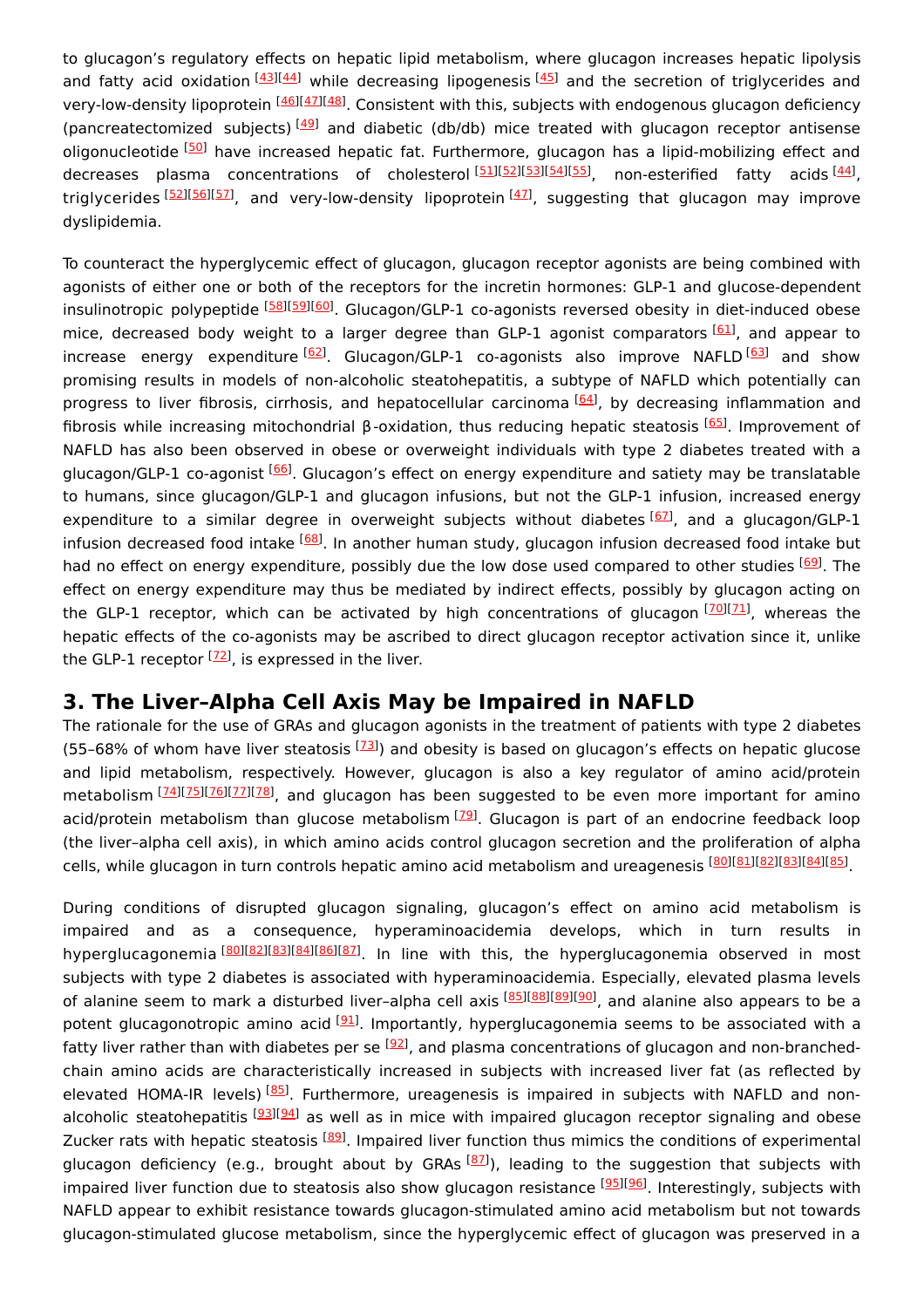pancreatic clamp study carried out in individuals with biopsy-verified NAFLD versus lean controls, whereas the effect on amino acid turnover and ureagenesis was attenuated <sup>[\[97](#page-7-19)]</sup>. This is consistent with the fact that the biochemical pathway of glucagon-stimulated glycogenolysis is separate from that involved in ureagenesis, whereas gluconeogenesis is closely associated with amino acid turnover and ureagenesis <sup>[<u>[98](#page-7-20)</u>]</sup>. Considering that glucagon mainly promotes hepatic glucose production via glycogenolysis<sup>[[99](#page-7-21)]</sup>, this may explain why sensitivity to glucagon's hyperglycemic effect can be preserved while its hypoaminoacidemic effect is impaired. In contrast, rats with high-fat-diet–induced hepatic steatosis showed a reduction in glucagon-stimulated hepatic glucose production, most likely due to reduced glycogenolysis <sup>[<u>[100](#page-7-22)</u>], and this state of glucagon resistance could be reversed by exercise training, which</sup> resulted in a reduction in hepatic liver triglycerides [\[100](#page-7-22)]. Studies by the same group also showed that hepatic triglyceride accumulation (induced by a high-fat diet) reduced hepatic glucagon receptor density and glucagon-mediated signal transduction [[101](#page-7-23)][\[102](#page-7-24)]. Whether this applies to human liver steatosis is unknown.

#### **4. Hepatic Glucagon Resistance May Impair Autophagy Resulting in Increased Oxidative Stress**

Exogenous glucagon stimulates hepatic autophagy [\[103](#page-8-0)][\[104](#page-8-1)][[105](#page-8-2)][[106](#page-8-3)], and during conditions of increased endogenous glucagon secretion, such as starvation <sup>[\[107](#page-8-4)]</sup>, hypoglycemia <sup>[\[108](#page-8-5)]</sup>, and type 1 diabetes <sup>[\[109](#page-8-6)]</sup>, the number of hepatic lysosomes is increased. By stimulating autophagic protein degradation, glucagon may provide substrates for gluconeogenesis and ketogenesis and thus, sustain nutrient and energy homeostasis during starvation [[110](#page-8-7)][\[111](#page-8-8)]. Autophagy also functions to remove damaged and non-functional organelles [[112](#page-8-9)], and the autophagic degradation of mitochondria (mitophagy), which may be induced by glucagon [\[113](#page-8-10)], is important for maintaining mitochondrial turnover. Impaired mitophagy thus leads to the accumulation of dysfunctional mitochondria generating reactive oxygen species, resulting in oxidative stress and inflammation [\[114](#page-8-11)]. Autophagy is, furthermore, an important regulator of lipid metabolism and lipophagy; in other words, the degradation of triglycerides into free fatty acids in autolysosomes functions to regulate intracellular lipid stores and energy homeostasis by utilization of the released free fatty acids in mitochondrial β-oxidation<sup>[\[115](#page-8-12)]</sup>. Inhibition of autophagy in cultured hepatocytes and mouse livers increased triglyceride storage in lipid droplets and decreased β-oxidation and very-low-density lipoprotein secretion [\[116](#page-8-13)], processes which are influenced in the opposite direction by glucagon [\[43](#page-5-15)][\[44](#page-5-16)][\[56](#page-6-2)]. The hepatic lipolytic effect of glucagon could therefore potentially be partly mediated by lipophagy. The process of autophagy has been shown to be impaired in obesity and NAFLD <sup>[\[117](#page-8-14)]</sup>, and hepatic resistance to glucagon in subjects with NAFLD may therefore partly explain the impaired autophagy. Amino acids, especially glutamine, leucine, and arginine, are potent activators of the mammalian target of the rapamycin complex 1 <sup>[<u>[118](#page-8-15)</u>]</sup>, which suppress autophagy <sup>[\[119](#page-8-16)]</sup>. The hyperaminoacidemia observed in NAFLD may therefore further impair hepatic autophagy. In NAFLD, impaired hepatic autophagy would result in the worsening/progression of NAFLD by increasing oxidative stress and lipid accumulation, and increased glucagon signaling could potentially improve NAFLD by increasing the autophagic removal of damaged organelles and lipid droplets. Whether the stimulatory effect of glucagon on hepatic autophagy is a contributing factor to the reversal of NAFLD observed by glucagon agonist treatment is currently unknown; however, the possibility provides a new perspective on the role of tri- and dual-agonists in the treatment of NAFLD.

In summary, hepatic glucagon resistance may result in a dysregulated lipid and amino acid/protein metabolism and possibly impaired autophagy, leading to excess accumulation of fat, increased oxidative stress, and hyperaminoacidemia, resulting in hyperglucagonemia and hyperglycemia. Hepatic glucagon resistance in NAFLD would thus result in the creation of a vicious circle and contribute to the worsening/progression of NAFLD (Figure 1 and Table 1). However, the majority of studies investigating these aspects of NAFLD have been performed on cells and rodents, some with contrasting findings. Further studies translating these observations to humans are thus warranted. Recognizing that glucagon's primary role may not reside in glucose metabolism alone, but also includes important aspects of lipid and amino acid/protein metabolism, is becoming increasingly important in view of the current development of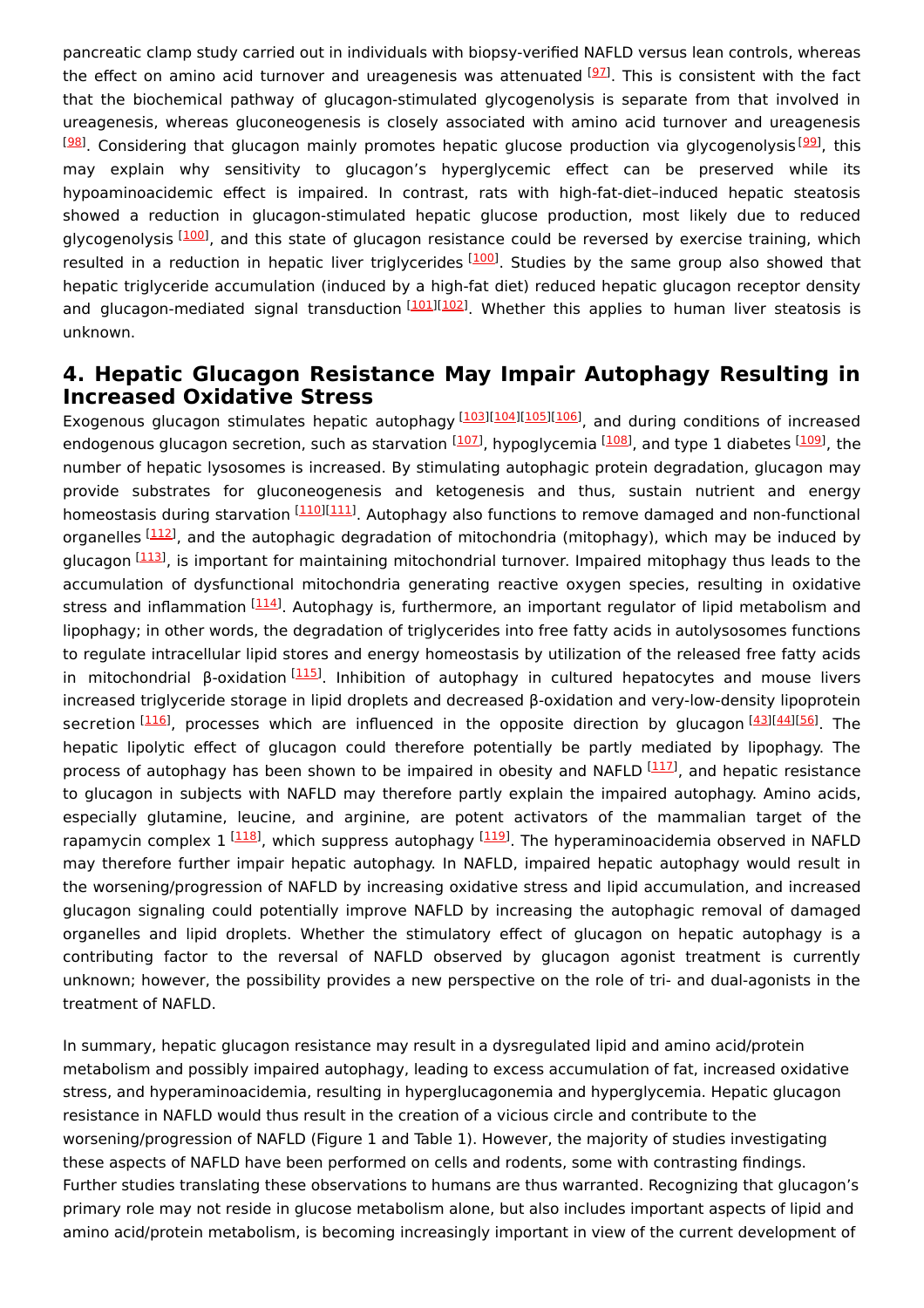glucagon-based therapeutics for the treatment of NAFLD and obesity.



**Figure 1.** (**A**) Glucagon is secreted from the pancreatic alpha-cell and binds to its hepatic receptor. This results in increased hepatic amino acid uptake and metabolism (ureagenesis). Hepatic glucagon signaling also increases lipolysis and ß-oxidation and may increase hepatic autophagy. (**B**) During conditions of disrupted glucagon signaling, hepatic amino acid metabolism and ureagenesis is halted, as is hepatic lipolysis, ß-oxidation, and autophagy. This results in the accumulation of hepatic fat and damaged organelles, inducing oxidative stress and increased plasma amino acids, leading to hyperglucagonemia. This figure was created using BioRender.

**Table 1.** The molecular mechanisms that may be impaired by hepatic glucagon resistance inhibition and the pathologies that are involved.

|              | <b>Metabolic Process</b> | <b>Pathology</b>                                       |
|--------------|--------------------------|--------------------------------------------------------|
| Amino        | Amino acid transport     | Hyperaminoacidemia                                     |
| acid/protein | Amino acid catabolism    | Hyperglucagonemia                                      |
| metabolism   | Ureagenesis              | Hyperammonemia                                         |
| Autophagy    | Lipophagy<br>Mitophagy   | Increased hepatic fat<br>Increased oxidative<br>stress |
| Lipid        | β-oxidation              | Increased hepatic fat                                  |
| metabolism   | Lipolysis                | Dyslipidemia                                           |

#### **References**

- <span id="page-3-0"></span>1. Bell, G.I.; Sanchez-Pescador, R.; Laybourn, P.J.; Najarian, R.C. Exon duplication and divergence in the human preproglucagon gene. Nature 1983, 304, 368–371.
- <span id="page-3-1"></span>2. Drucker, D.J. Glucagon and the Glucagon-like Peptides. Pancreas 1990, 5, 484–488.
- <span id="page-3-2"></span>3. Rouille, Y.; Westermark, G.; Martin, S.K.; Steiner, D.F. Proglucagon is processed to glucagon by prohormone convertase PC2 in alpha TC1-6 cells. Proc. Natl. Acad. Sci. USA 1994, 91, 3242–3246.
- <span id="page-3-3"></span>4. Rouillé, Y.; Martin, S.; Steiner, D.F. Differential Processing of Proglucagon by the Subtilisin-like Prohormone Convertases PC2 and PC3 to Generate either Glucagon or Glucagon-like Peptide. J. Biol. Chem. 1995, 270, 26488– 26496.
- <span id="page-3-4"></span>5. Kilimnik, G.; Kim, A.; Steiner, N.F.; Friedman, T.C.; Hara, M. Intraislet production of GLP-1 by activation of prohormone convertase 1/3 in pancreatic α-cells in mouse models of β-cell regeneration. Islets 2010, 2, 149–155.
- <span id="page-3-5"></span>6. Whalley, N.M.; Pritchard, L.E.; Smith, D.M.; White, A. Processing of proglucagon to GLP-1 in pancreatic α-cells: Is this a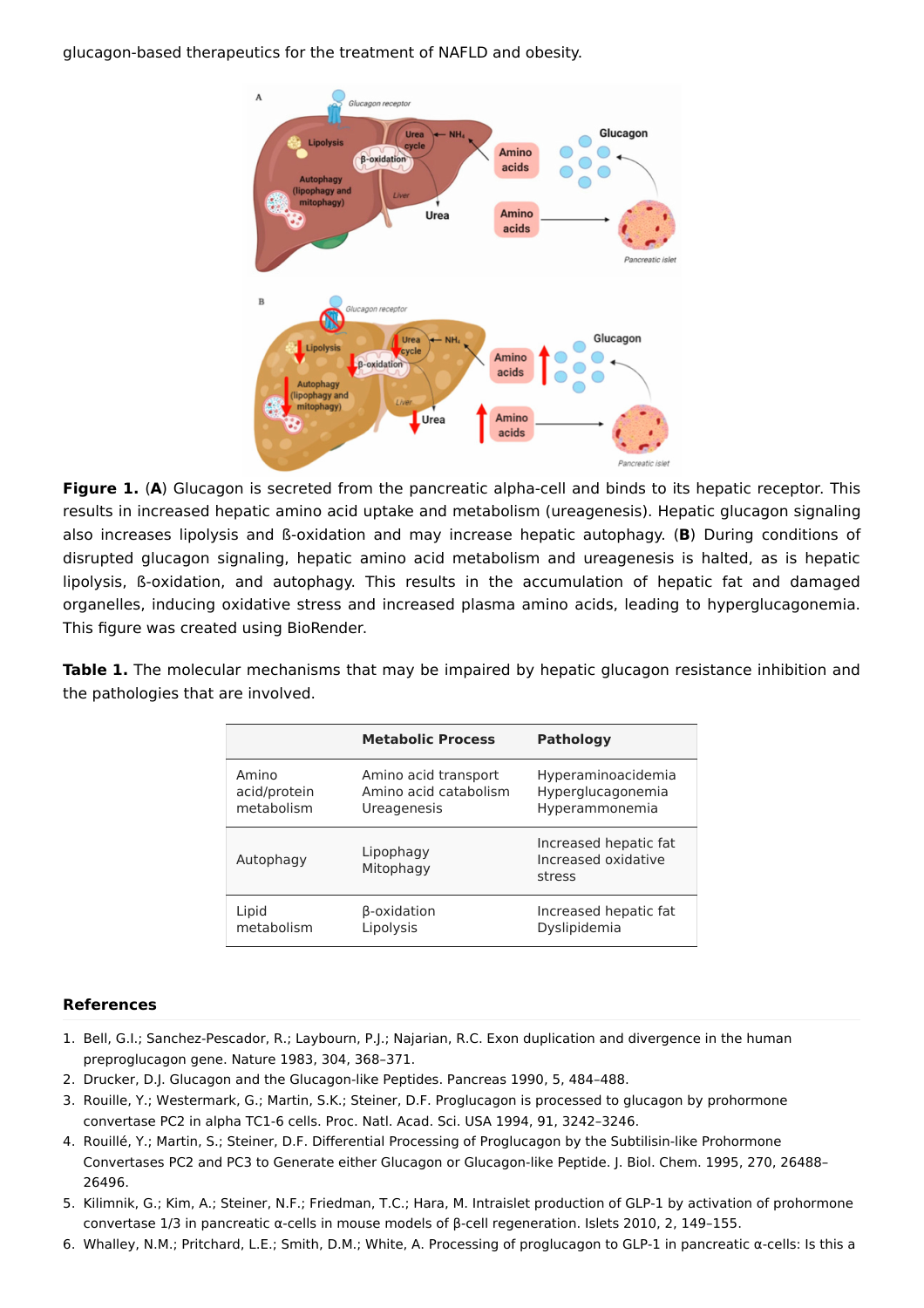paracrine mechanism enabling GLP-1 to act on β-cells? J. Endocrinol. 2011, 211, 99–106.

- <span id="page-4-0"></span>7. Marchetti, P.; Lupi, R.; Bugliani, M.; Kirkpatrick, C.L.; Sebastiani, G.D.; Grieco, F.A.; Del Guerra, S.; D'Aleo, V.; Piro, S.; Marselli, L.; et al. A local glucagon-like peptide 1 (GLP-1) system in human pancreatic islets. Diabetologia 2012, 55, 3262–3272.
- <span id="page-4-1"></span>8. Taylor, S.W.; Nikoulina, S.E.; Andon, N.L.; Lowe, C. Peptidomic Profiling of Secreted Products from Pancreatic Islet Culture Results in a Higher Yield of Full-length Peptide Hormones than Found using Cell Lysis Procedures. J. Proteome Res. 2013, 12, 3610–3619.
- <span id="page-4-2"></span>9. Holst, J.J.; Pedersen, J.H.; Baldissera, F.; Stadil, F. Circulating glucagon after total pancreatectomy in man. Diabetologia 1983, 25, 396–399.
- <span id="page-4-3"></span>10. Lund, A.; Bagger, J.I.; Albrechtsen, N.J.W.; Christensen, M.; Grøndahl, M.; Hartmann, B.; Mathiesen, E.R.; Hansen, C.P.; Storkholm, J.H.; Van Hall, G.; et al. Evidence of Extrapancreatic Glucagon Secretion in Man. Diabetes 2015, 65, 585– 597.
- <span id="page-4-4"></span>11. Jorsal, T.; Albrechtsen, N.J.W.; Christensen, M.M.; Mortensen, B.; Wandall, E.; Langholz, E.; Friis, S.; Worm, D.; Ørskov, C.; Støving, R.K.; et al. Investigating Intestinal Glucagon After Roux-en-Y Gastric Bypass Surgery. J. Clin. Endocrinol. Metab. 2019, 104, 6403–6416.
- <span id="page-4-5"></span>12. Gelling, R.W.; Du, X.Q.; Dichmann, D.S.; Romer, J.; Huang, H.; Cui, L.; Obici, S.; Tang, B.; Holst, J.J.; Fledelius, C.; et al. Lower blood glucose, hyperglucagonemia, and pancreatic cell hyperplasia in glucagon receptor knockout mice. Proc. Natl. Acad. Sci. USA 2003, 100, 1438–1443.
- <span id="page-4-6"></span>13. Nie, Y.; Nakashima, M.; Brubaker, P.L.; Li, Q.-L.; Perfetti, R.; Jansen, E.; Zambre, Y.; Pipeleers, D.; Friedman, T.C. Regulation of pancreatic PC1 and PC2 associated with increased glucagon-like peptide 1 in diabetic rats. J. Clin. Investig. 2000, 105, 955–965.
- <span id="page-4-7"></span>14. Chambers, A.P.; Sorrell, J.E.; Haller, A.; Roelofs, K.; Hutch, C.R.; Kim, K.-S.; Gutierrez-Aguilar, R.; Li, B.; Drucker, D.J.; D'Alessio, D.A.; et al. The Role of Pancreatic Preproglucagon in Glucose Homeostasis in Mice. Cell Metab. 2017, 25, 927–934.e3.
- <span id="page-4-8"></span>15. Campbell, S.A.; Golec, D.P.; Hubert, M.; Johnson, J.; Salamon, N.; Barr, A.; Macdonald, P.E.; Philippaert, K.; Light, P.E. Human islets contain a subpopulation of glucagon-like peptide-1 secreting  $\alpha$  cells that is increased in type 2 diabetes. Mol. Metab. 2020, 39, 101014.
- <span id="page-4-9"></span>16. Fava, G.E.; Dong, E.W.; Wu, H. Intra-islet glucagon-like peptide 1. J. Diabetes Its Complicat. 2016, 30, 1651–1658.
- <span id="page-4-10"></span>17. Albrechtsen, N.J.W.; Hartmann, B.; Veedfald, S.; Windeløv, J.A.; Plamboeck, A.; Bojsen-Møller, K.N.; Idorn, T.; Feldt-Rasmussen, B.; Knop, F.K.; Vilsbøll, T.; et al. Hyperglucagonaemia analysed by glucagon sandwich ELISA: Nonspecific interference or truly elevated levels? Diabetologia 2014, 57, 1919–1926.
- <span id="page-4-11"></span>18. Albrechtsen, N.J.W.; Veedfald, S.; Plamboeck, A.; Deacon, C.F.; Hartmann, B.; Knop, F.K.; Vilsboll, T.; Holst, J.J. Inability of Some Commercial Assays to Measure Suppression of Glucagon Secretion. J. Diabetes Res. 2015, 2016, 1–5.
- <span id="page-4-12"></span>19. Roberts, G.P.; Kay, R.G.; Howard, J.; Hardwick, R.H.; Reimann, F.; Gribble, F.M. Gastrectomy with Roux-en-Y reconstruction as a lean model of bariatric surgery. Surg. Obes. Relat. Dis. 2018, 14, 562–568.
- <span id="page-4-13"></span>20. Müller, T.D.; Finan, B.; Clemmensen, C.; DiMarchi, R.D.; Tschöp, M.H. The New Biology and Pharmacology of Glucagon. Physiol. Rev. 2017, 97, 721–766.
- <span id="page-4-14"></span>21. Kelly, R.P.; Garhyan, P.; Raddad, E.; Fu, H.; Lim, C.N.; Prince, M.J.; Pinaire, J.A.; Loh, M.T.; Deeg, M.A. Short-term administration of the glucagon receptor antagonist LY2409021 lowers blood glucose in healthy people and in those with type 2 diabetes. Diabetes Obes. Metab. 2015, 17, 414–422.
- <span id="page-4-15"></span>22. Kazda, C.M.; Ding, Y.; Kelly, R.P.; Garhyan, P.; Shi, C.; Lim, C.N.; Fu, H.; Watson, D.E.; Lewin, A.J.; Landschulz, W.H.; et al. Evaluation of Efficacy and Safety of the Glucagon Receptor Antagonist LY2409021 in Patients With Type 2 Diabetes: 12- and 24-Week Phase 2 Studies. Diabetes Care 2015, 39, 1241–1249.
- <span id="page-4-16"></span>23. Kazierad, D.J.; Bergman, A.; Tan, B.; Erion, D.M.; Somayaji, V.; Lee, D.S.; Rolph, T. Effects of multiple ascending doses of the glucagon receptor antagonist PF-06291874 in patients with type 2 diabetes mellitus. Diabetes Obes. Metab. 2016, 18, 795–802.
- <span id="page-4-17"></span>24. Vajda, E.G.; Logan, D.; Lasseter, K.; Armas, D.; Plotkin, D.J.; Pipkin, J.; Li, Y.-X.; Zhou, R.; Klein, D.; Wei, X.; et al. Pharmacokinetics and pharmacodynamics of single and multiple doses of the glucagon receptor antagonist LGD-6972 in healthy subjects and subjects with type 2 diabetes mellitus. Diabetes Obes. Metab. 2016, 19, 24–32.
- <span id="page-4-18"></span>25. Henderson, S.J.; Konkar, A.; Hornigold, D.C.; Trevaskis, J.L.; Jackson, R.; Fredin, M.F.; Jansson-Löfmark, R.; Naylor, J.; Rossi, A.; Bednarek, M.A.; et al. Robust anti-obesity and metabolic effects of a dual GLP-1/glucagon receptor peptide agonist in rodents and non-human primates. Diabetes Obes. Metab. 2016, 18, 1176–1190.
- <span id="page-4-19"></span>26. Zhou, J.; Cai, X.; Huang, X.; Dai, Y.; Sun, L.; Zhang, B.; Yang, B.; Lin, H.; Huang, W.; Qian, H. A novel glucagon-like peptide-1/glucagon receptor dual agonist exhibits weight-lowering and diabetes-protective effects. Eur. J. Med. Chem. 2017, 138, 1158–1169.
- <span id="page-4-20"></span>27. More, V.R.; Lao, J.; McLaren, D.G.; Cumiskey, A.-M.; Murphy, B.A.; Chen, Y.; Previs, S.; Stout, S.; Patel, R.; Satapati, S.; et al. Glucagon like receptor 1/ glucagon dual agonist acutely enhanced hepatic lipid clearance and suppressed de novo lipogenesis in mice. PLoS ONE 2017, 12, e0186586.
- 28. Eslam, M.; Newsome, P.N.; Sarin, S.K.; Anstee, Q.M.; Targher, G.; Romero-Gomez, M.; Zelber-Sagi, S.; Wong, V.W.-S.;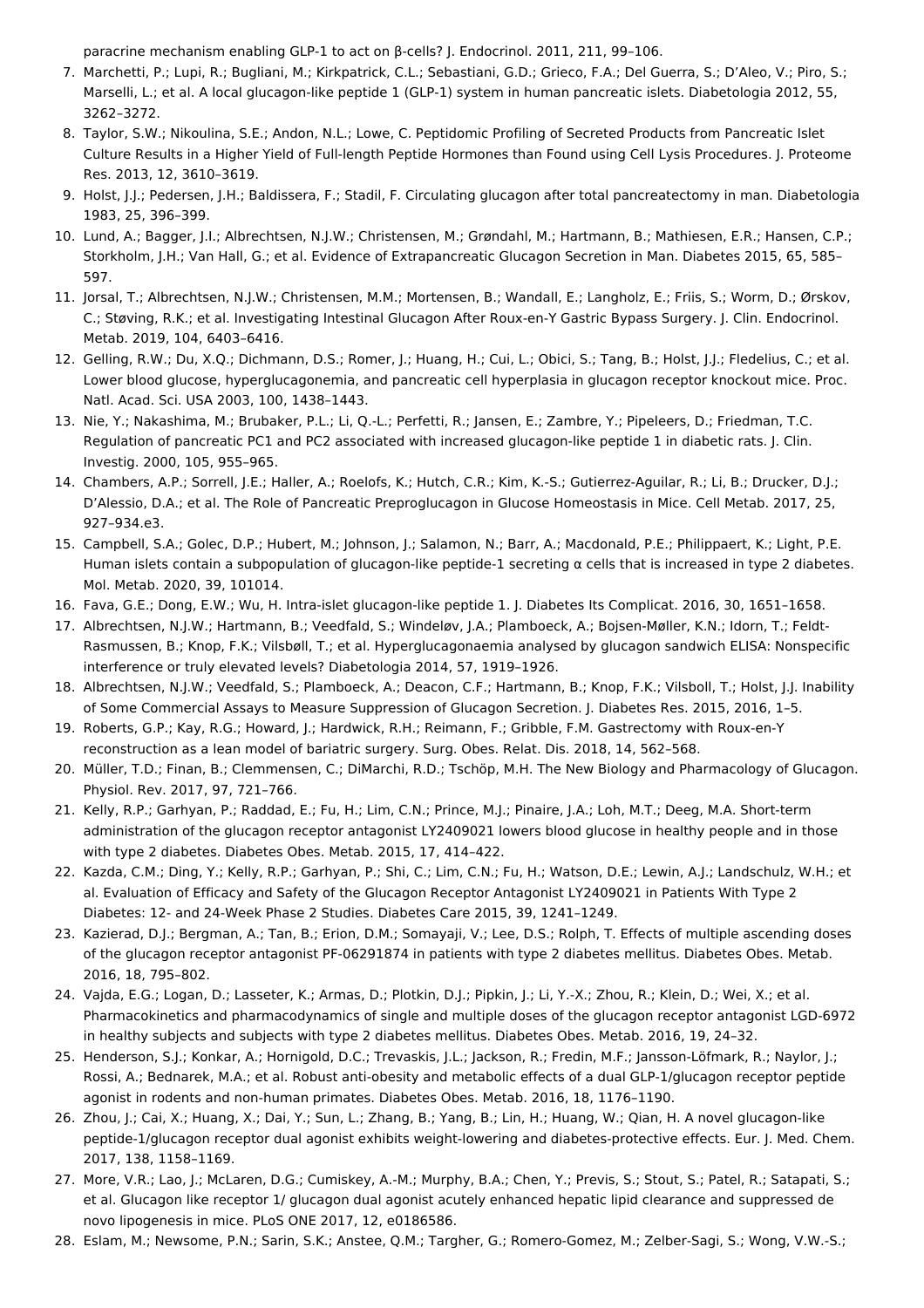<span id="page-5-0"></span>Dufour, J.-F.; Schattenberg, J.M.; et al. A new definition for metabolic dysfunction-associated fatty liver disease: An international expert consensus statement. J. Hepatol. 2020, 73, 202–209.

- <span id="page-5-1"></span>29. Müller, W.A.; Faloona, G.R.; Aguilar-Parada, E.; Unger, R.H. Abnormal Alpha-Cell Function in Diabetes. Response to carbohydrate and protein ingestion. N. Engl. J. Med. 1970, 283, 109–115.
- <span id="page-5-2"></span>30. Mitrakou, A.; Kelley, D.; Veneman, T.; Jenssen, T.; Pangburn, T.; Reilly, J.; Gerich, J. Contribution of Abnormal Muscle and Liver Glucose Metabolism to Postprandial Hyperglycemia in NIDDM. Diabetes 1990, 39, 1381–1390.
- <span id="page-5-3"></span>31. Reaven, G.M.; Chen, Y.-D.I.; Golay, A.; Swislocki, A.L.M.; Jaspan, J.B. Documentation of Hyperglucagonemia Throughout the Day in Nonobese and Obese Patients with Noninsulin-Dependent Diabetes Mellitus. J. Clin. Endocrinol. Metab. 1987, 64, 106–110.
- <span id="page-5-4"></span>32. Shah, P.; Vella, A.; Basu, A.; Basu, R.; Schwenk, W.F.; Rizza, R.A. Lack of Suppression of Glucagon Contributes to Postprandial Hyperglycemia in Subjects with Type 2 Diabetes Mellitus. J. Clin. Endocrinol. Metab. 2000, 85, 4053– 4059.
- <span id="page-5-5"></span>33. Guzman, C.B.; Zhang, X.M.; Liu, R.; Regev, A.; Shankar, S.; Garhyan, P.; Pillai, S.G.; Kazda, C.; Chalasani, N.; Hardy, T. Treatment with LY2409021, a glucagon receptor antagonist, increases liver fat in patients with type 2 diabetes. Diabetes Obes. Metab. 2017, 19, 1521–1528.
- <span id="page-5-6"></span>34. Kazierad, D.J.; Chidsey, K.; Somayaji, V.R.; Bergman, A.J.; Calle, R.A. Efficacy and safety of the glucagon receptor antagonist PF-06291874: A 12-week, randomized, dose-response study in patients with type 2 diabetes mellitus on background metformin therapy. Diabetes Obes. Metab. 2018, 20, 2608–2616.
- <span id="page-5-7"></span>35. Geary, N. Pancreatic glucagon signals postprandial satiety. Neurosci. Biobehav. Rev. 1990, 14, 323–338.
- <span id="page-5-8"></span>36. Geary, N.; Kissileff, H.R.; Pi-Sunyer, F.X.; Hinton, V.J. Individual, but not simultaneous, glucagon and cholecystokinin infusions inhibit feeding in men. Am. J. Physiol. Integr. Comp. Physiol. 1992, 262, R975–R980.
- <span id="page-5-9"></span>37. Davidson, I.W.F.; Salter, J.M.; Best, C.H. Calorigenic Action of Glucagon. Nat. Cell Biol. 1957, 180, 1124.
- <span id="page-5-10"></span>38. Joel, C.D. Stimulation of metabolism of rat brown adipose tissue by addition of lipolytic hormones in vitro. J. Biol. Chem. 1966, 241, 814–821.
- <span id="page-5-11"></span>39. Doi, K.; Kuroshima, A. Modified metabolic responsiveness to glucagon in cold-acclimated and heat-acclimated rats. Life Sci. 1982, 30, 785–791.
- <span id="page-5-12"></span>40. Nair, K.S. Hyperglucagonemia Increases Resting Metabolic Rate In Man During Insulin Deficiency. J. Clin. Endocrinol. Metab. 1987, 64, 896–901.
- <span id="page-5-13"></span>41. Dicker, A.; Zhao, J.; Cannon, B.; Nedergaard, J. Apparent thermogenic effect of injected glucagon is not due to a direct effect on brown fat cells. Am. J. Physiol. Content 1998, 275, R1674–R1682.
- <span id="page-5-14"></span>42. Beaudry, J.L.; Kaur, K.D.; Varin, E.M.; Baggio, L.L.; Cao, X.; Mulvihill, E.E.; Stern, J.H.; Campbell, J.E.; Scherer, P.E.; Drucker, D.J. The brown adipose tissue glucagon receptor is functional but not essential for control of energy homeostasis in mice. Mol. Metab. 2019, 22, 37–48.
- <span id="page-5-15"></span>43. Pegorier, J.P.; Garcia-Garcia, M.V.; Prip-Buus, C.; Duee, P.H.; Kohl, C.; Girard, J. Induction of ketogenesis and fatty acid oxidation by glucagon and cyclic AMP in cultured hepatocytes from rabbit fetuses. Evidence for a decreased sensitivity of carnitine palmitoyltransferase I to malonyl-CoA inhibition after glucagon or cyclic AMP treatment. Biochem. J. 1989, 264, 93–100.
- <span id="page-5-16"></span>44. Perry, R.J.; Zhang, D.; Guerra, M.T.; Brill, A.L.; Goedeke, L.; Nasiri, A.R.; Rabin-Court, A.; Wang, Y.; Peng, L.; Dufour, S.; et al. Glucagon stimulates gluconeogenesis by INSP3R1-mediated hepatic lipolysis. Nat. Cell Biol. 2020, 579, 279–283.
- <span id="page-5-17"></span>45. Prip-Buus, C.; Pegorier, J.P.; Duee, P.H.; Kohl, C.; Girard, J. Evidence that the sensitivity of carnitine palmitoyltransferase I to inhibition by malonyl-CoA is an important site of regulation of hepatic fatty acid oxidation in the fetal and newborn rabbit. Perinatal development and effects of pancreatic hormones in cultured rabbit hepatocytes. Biochem. J. 1990, 269, 409–415.
- <span id="page-5-18"></span>46. Heimberg, M.; Weinstein, I.; Kohout, M. The effects of glucagon, dibutyryl cyclic adenosine 3′,5′-monophosphate, and concentration of free fatty acid on hepatic lipid metabolism. J. Biol. Chem. 1969, 244, 5131–5139.
- <span id="page-5-19"></span>47. Eaton, R.P. Hypolipemic action of glucagon in experimental endogenous lipemia in the rat. J. Lipid Res. 1973, 14, 312– 318.
- <span id="page-5-20"></span>48. Longuet, C.; Sinclair, E.M.; Maida, A.; Baggio, L.L.; Maziarz, M.; Charron, M.J.; Drucker, D.J. The Glucagon Receptor Is Required for the Adaptive Metabolic Response to Fasting. Cell Metab. 2008, 8, 359–371.
- <span id="page-5-21"></span>49. Dresler, C.M.; Fortner, J.G.; McDermott, K.; Bajorunas, D.R. Metabolic Consequences of (Regional) Total Pancreatectomy. Ann. Surg. 1991, 214, 131–140.
- <span id="page-5-22"></span>50. Liang, Y.; Osborne, M.C.; Monia, B.P.; Bhanot, S.; Gaarde, W.A.; Reed, C.; She, P.; Jetton, T.L.; Demarest, K.T. Reduction in glucagon receptor expression by an antisense oligonucleotide ameliorates diabetic syndrome in db/db mice. Diabetes 2004, 53, 410–417.
- <span id="page-5-23"></span>51. Paloyan, E.; Harper, P.V. Glucagon as a regulating factor of plasma lipids. Metabolism 1961, 10, 315–323.
- <span id="page-5-24"></span>52. Amatuzio, D.S.; Grande, F.; Wada, S. Effect of glucagon on the serum lipids in essential hyperlipemia and in hypercholesterolemia. Metabolism 1962, 11, 1240–1249.
- <span id="page-5-25"></span>53. Penhos, J.C.; Wu, C.H.; Daunas, J.; Reitman, M.; Levine, R.; Levune, R. Effect of Glucagon on the Metabolism of Lipids and on Urea Formation by the Perfused Rat Liver. Diabetes 1966, 15, 740–748.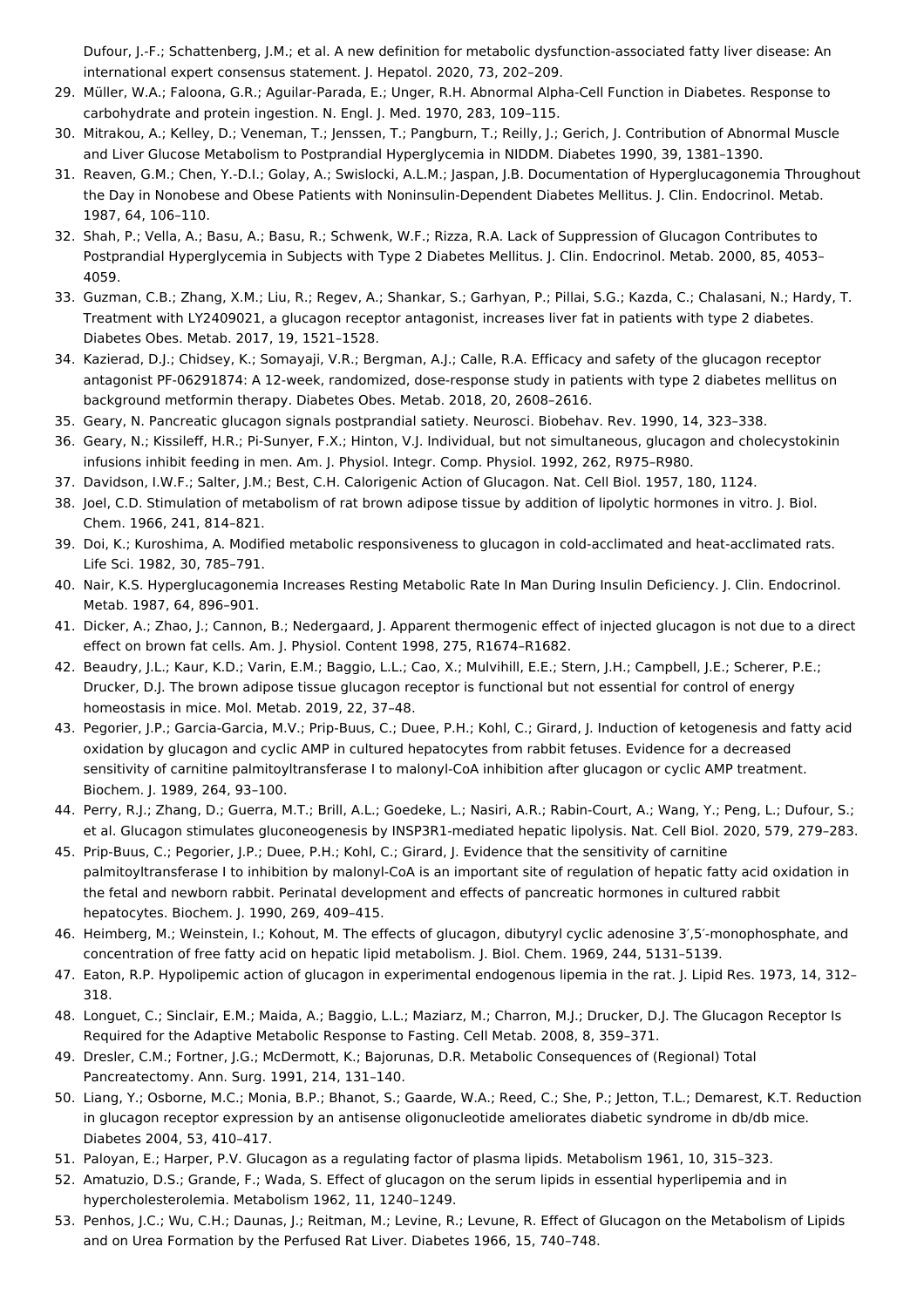- <span id="page-6-0"></span>54. Caren, R.; Corbo, L. Glucagon and cholesterol metabolism. Metabolism 1960, 9, 938–945.
- <span id="page-6-1"></span>55. Aubry, F.; Marcel, Y.L.; Davignon, J. Effects of glucagon on plasma lipids in different types of primary hyperlipoproteinemia. Metabolism 1974, 23, 225–238.
- <span id="page-6-2"></span>56. Guettet, C.; Mathe, D.; Riottot, M.; Lutton, C. Effects of chronic glucagon administration on cholesterol and bile acid metabolism. Biochim. Biophys. Acta 1988, 963, 215–223.
- <span id="page-6-3"></span>57. Guettet, C.; Rostaqui, N.; Mathe, D.; Lécuyer, B.; Navarro, N.; Jacotot, B. Effect of chronic glucagon administration on lipoprotein composition in normally fed, fasted and cholesterol-fed rats. Lipids 1991, 26, 451–458.
- <span id="page-6-4"></span>58. Gu, W.; Lloyd, D.J.; Chinookswong, N.; Komorowski, R.; Sivits, G.; Graham, M.; Winters, K.A.; Yan, H.; Boros, L.G.; Lindberg, R.A.; et al. Pharmacological Targeting of Glucagon and Glucagon-Like Peptide 1 Receptors Has Different Effects on Energy State and Glucose Homeostasis in Diet-Induced Obese Mice. J. Pharmacol. Exp. Ther. 2011, 338, 70– 81.
- <span id="page-6-5"></span>59. Sadry, S.A.; Drucker, D.J. Emerging combinatorial hormone therapies for the treatment of obesity and T2DM. Nat. Rev. Endocrinol. 2013, 9, 425–433.
- <span id="page-6-6"></span>60. Finan, B.; Yang, B.; Ottaway, N.; Smiley, D.L.; Ma, T.; Clemmensen, C.; Chabenne, J.; Zhang, L.; Habegger, K.M.; Fischer, K.; et al. A rationally designed monomeric peptide triagonist corrects obesity and diabetes in rodents. Nat. Med. 2015, 21, 27–36.
- <span id="page-6-7"></span>61. Pocai, A.; Carrington, P.E.; Adams, J.R.; Wright, M.; Eiermann, G.; Zhu, L.; Du, X.; Petrov, A.; Lassman, M.E.; Jiang, G.; et al. Glucagon-Like Peptide 1/Glucagon Receptor Dual Agonism Reverses Obesity in Mice. Diabetes 2009, 58, 2258– 2266.
- <span id="page-6-8"></span>62. Day, J.W.; Ottaway, N.; Patterson, J.T.; Gelfanov, V.; Smiley, D.; Gidda, J.; Findeisen, H.; Bruemmer, D.; Drucker, D.J.; Chaudhary, N.; et al. A new glucagon and GLP-1 co-agonist eliminates obesity in rodents. Nat. Chem. Biol. 2009, 5, 749–757.
- <span id="page-6-9"></span>63. Patel, V.C.; Joharapurkar, A.; Kshirsagar, S.; Sutariya, B.; Patel, M.; Patel, H.; Pandey, D.; Patel, D.; Ranvir, R.; Kadam, S.; et al. Coagonist of GLP-1 and Glucagon Receptor Ameliorates Development of Non-Alcoholic Fatty Liver Disease. Cardiovasc. Hematol. Agents Med. Chem. 2018, 16, 35–43.
- <span id="page-6-10"></span>64. Younossi, Z. Non-alcoholic fatty liver disease—A global public health perspective. J. Hepatol. 2019, 70, 531–544.
- <span id="page-6-11"></span>65. Jung, S.; Lee, J.; Kim, J.; Lee, Y.; Kim, Y.; Kang, J.; Trautmann, M.; Hompesch, M.; Kwon, S. Potent weight loss mechanism and improvement of NASH by the long-acting GLP-1/glucagon receptor dual agonist HM12525A. In Proceedings of the European Association for the Study of Diabetes, 51st Annual Meeting, Stockholm, Sweden, 14–18 September 2015.
- <span id="page-6-12"></span>66. Robertson, D.; Hansen, L.; Ambery, P.; Esterline, R.L.; Jermutus, L.; Chang, Y.-T.; Petrone, M.; Johansson, E.; Johansson, L.; Sjöberg, F.B.; et al. 354-OR: Cotadutide (medi0382), a Dual Receptor Agonist with Glucagon-Like Peptide-1 and Glucagon Activity, Modulates Hepatic Glycogen and Fat Content. Diabetes 2020, 69, 354.
- <span id="page-6-13"></span>67. Tan, T.; Field, B.C.; McCullough, K.A.; Troke, R.C.; Chambers, E.S.; Salem, V.; Maffe, J.G.; Baynes, K.C.; De Silva, A.; Viardot, A.; et al. Coadministration of Glucagon-Like Peptide-1 During Glucagon Infusion in Humans Results in Increased Energy Expenditure and Amelioration of Hyperglycemia. Diabetes 2013, 62, 1131–1138.
- <span id="page-6-14"></span>68. Cegla, J.; Troke, R.C.; Jones, B.; Tharakan, G.; Kenkre, J.; McCullough, K.A.; Lim, C.T.; Parvizi, N.; Hussein, M.; Chambers, E.S.; et al. Coinfusion of Low-Dose GLP-1 and Glucagon in Man Results in a Reduction in Food Intake. Diabetes 2014, 63, 3711–3720.
- <span id="page-6-15"></span>69. Bagger, J.I.; Holst, J.J.; Hartmann, B.; Andersen, B.; Knop, F.K.; Vilsbøll, T. Effect of Oxyntomodulin, Glucagon, GLP-1, and Combined Glucagon +GLP-1 Infusion on Food Intake, Appetite, and Resting Energy Expenditure. J. Clin. Endocrinol. Metab. 2015, 100, 4541–4552.
- <span id="page-6-16"></span>70. Svendsen, B.; Larsen, O.; Gabe, M.B.N.; Christiansen, C.B.; Rosenkilde, M.M.; Drucker, D.J.; Holst, J.J. Insulin Secretion Depends on Intra-islet Glucagon Signaling. Cell Rep. 2018, 25, 1127–1134.e2.
- <span id="page-6-17"></span>71. Moens, K.; Flamez, D.; Schravendijk, C.V.; Ling, Z.; Pipeleers, D.; Schuit, F. Dual Glucagon Recognition by Pancreatic beta-Cells via Glucagon and Glucagon-Like Peptide 1 Receptors. Diabetes 1998, 47, 66–72.
- <span id="page-6-18"></span>72. Panjwani, N.; Mulvihill, E.E.; Longuet, C.; Yusta, B.; Campbell, J.E.; Brown, T.J.; Streutker, C.; Holland, D.; Cao, X.; Baggio, L.L.; et al. GLP-1 Receptor Activation Indirectly Reduces Hepatic Lipid Accumulation but Does Not Attenuate Development of Atherosclerosis in Diabetic Male ApoE−/− Mice. Endocrinology 2013, 154, 127–139.
- <span id="page-6-19"></span>73. Younossi, Z.; Golabi, P.; De Avila, L.; Paik, J.M.; Srishord, M.; Fukui, N.; Qiu, Y.; Burns, L.; Afendy, A.; Nader, F. The global epidemiology of NAFLD and NASH in patients with type 2 diabetes: A systematic review and meta-analysis. J. Hepatol. 2019, 71, 793–801.
- <span id="page-6-20"></span>74. Nair, K.S.; Halliday, D.; Matthews, D.E.; Welle, S.L. Hyperglucagonemia during insulin deficiency accelerates protein catabolism. Am. J. Physiol. 1987, 253, E208–E213.
- <span id="page-6-21"></span>75. Couet, C.; Fukagawa, N.K.; Matthews, D.E.; Bier, D.M.; Young, V.R. Plasma amino acid kinetics during acute states of glucagon deficiency and excess in healthy adults. Am. J. Physiol. Metab. 1990, 258, E78–E85.
- <span id="page-6-22"></span>76. Flakoll, P.; Borel, M.; Wentzel, L.; Williams, P.; Lacy, D.; Abumrad, N. The role of glucagon in the control of protein and amino acid metabolism in vivo. Metabolism 1994, 43, 1509–1516.
- <span id="page-6-23"></span>77. Kraft, G.; Coate, K.C.; Winnick, J.J.; Dardevet, D.; Donahue, E.P.; Cherrington, A.D.; Williams, P.E.; Moore, M.C.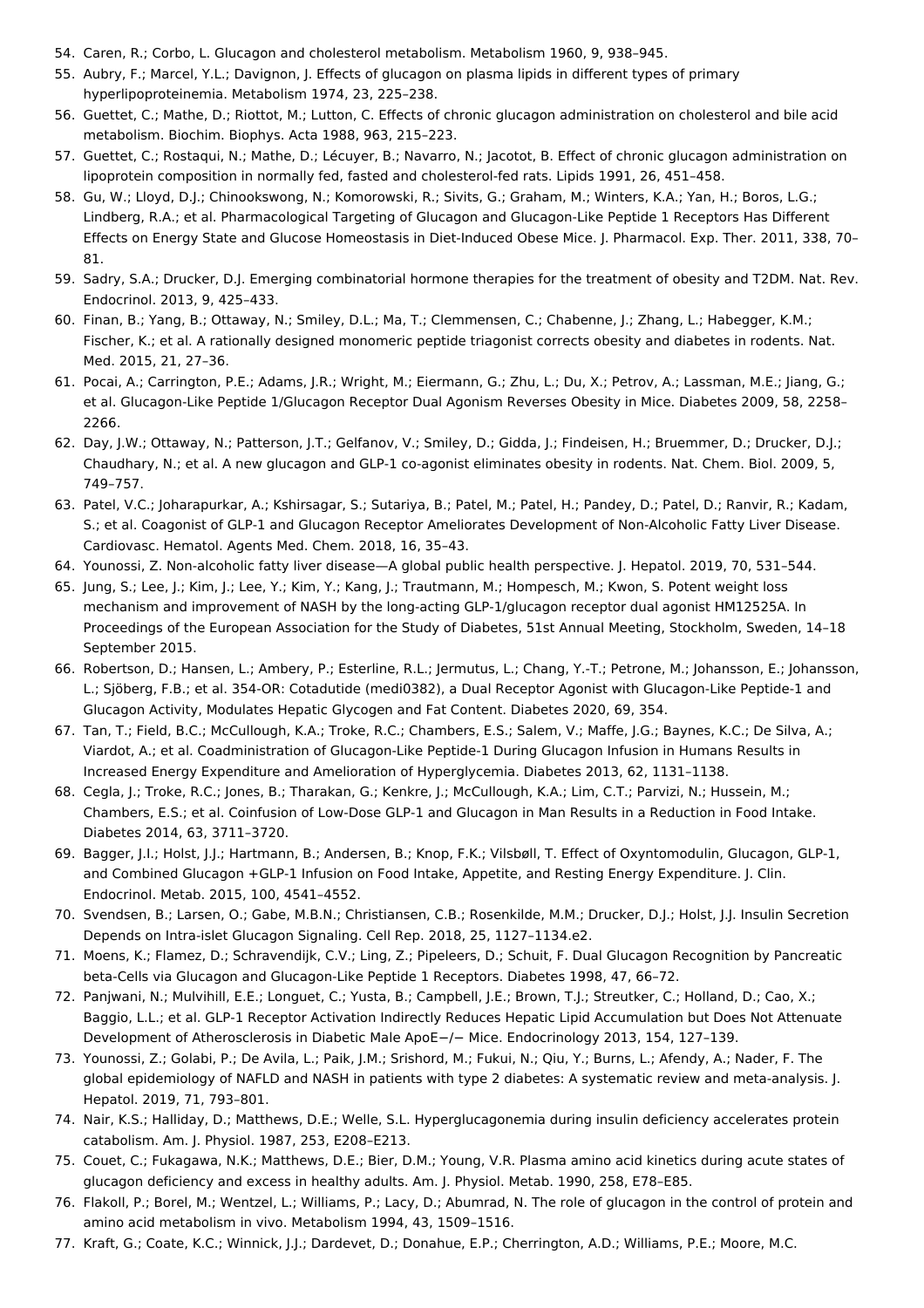<span id="page-7-0"></span>Glucagon's effect on liver protein metabolism in vivo. Am. J. Physiol. Metab. 2017, 313, E263–E272.

- 78. Boden, G.; Rezvani, I.; Owen, O.E. Effects of glucagon on plasma amino acids. J. Clin. Investig. 1984, 73, 785–793.
- <span id="page-7-1"></span>79. Dean, E.D. A Primary Role for Alpha Cells as Amino Acid Sensors. Diabetes 2019.
- <span id="page-7-2"></span>80. Solloway, M.J.; Madjidi, A.; Gu, C.; Easthamanderson, J.; Clarke, H.J.; Kljavin, N.M.; Zavala-Solorio, J.; Kates, L.; Friedman, B.; Brauer, M.J.; et al. Glucagon Couples Hepatic Amino Acid Catabolism to mTOR-Dependent Regulation of α-Cell Mass. Cell Rep. 2015, 12, 495–510.
- <span id="page-7-3"></span>81. Holst, J.J.; Albrechtsen, N.J.W.; Pedersen, J.; Knop, F.K. Glucagon and Amino Acids Are Linked in a Mutual Feedback Cycle: The Liver–α-Cell Axis. Diabetes 2017, 66, 235–240.
- <span id="page-7-4"></span>82. Kim, J.; Okamoto, H.; Huang, Z.; Anguiano, G.; Chen, S.; Liu, Q.; Cavino, K.; Xin, Y.; Na, E.; Hamid, R.; et al. Amino Acid Transporter Slc38a5 Controls Glucagon Receptor Inhibition-Induced Pancreatic α Cell Hyperplasia in Mice. Cell Metab. 2017, 25, 1348–1361.e8.
- <span id="page-7-5"></span>83. Dean, E.D.; Li, M.; Prasad, N.; Wisniewski, S.N.; Von Deylen, A.; Spaeth, J.; Maddison, L.; Botros, A.; Sedgeman, L.R.; Bozadjieva, N.; et al. Interrupted Glucagon Signaling Reveals Hepatic α Cell Axis and Role for L-Glutamine in α Cell Proliferation. Cell Metab. 2017, 25, 1362–1373.e5.
- <span id="page-7-6"></span>84. Galsgaard, K.D.; Winther-Sørensen, M.; Ørskov, C.; Kissow, H.; Poulsen, S.S.; Vilstrup, H.; Prehn, C.; Adamski, J.; Jepsen, S.L.; Hartmann, B.; et al. Disruption of glucagon receptor signaling causes hyperaminoacidemia exposing a possible liver-alpha-cell axis. Am. J. Physiol. Metab. 2018, 314, E93–E103.
- <span id="page-7-7"></span>85. Albrechtsen, N.J.W.; Færch, K.; Jensen, T.M.; Witte, D.R.; Pedersen, J.; Mahendran, Y.; Jonsson, A.E.; Galsgaard, K.D.; Winther-Sørensen, M.; Torekov, S.S.; et al. Evidence of a liver–alpha cell axis in humans: Hepatic insulin resistance attenuates relationship between fasting plasma glucagon and glucagonotropic amino acids. Diabetologia 2018, 61, 671–680.
- <span id="page-7-8"></span>86. Boden, G.; Master, R.W.; Rezvani, I.; Palmer, J.P.; Lobe, T.E.; Owen, O.E. Glucagon deficiency and hyperaminoacidemia after total pancreatectomy. J. Clin. Investig. 1980, 65, 706–716.
- <span id="page-7-9"></span>87. Mu, J.; Qureshi, S.A.; Brady, E.J.; Muise, E.S.; Candelore, M.R.; Jiang, G.; Li, Z.; Wu, M.S.; Yang, X.; Dallas-Yang, Q.; et al. Anti-Diabetic Efficacy and Impact on Amino Acid Metabolism of GRA1, a Novel Small-Molecule Glucagon Receptor Antagonist. PLoS ONE 2012, 7, e49572.
- <span id="page-7-10"></span>88. Pedersen, J.S.; Rygg, M.O.; Kristiansen, V.B.; Olsen, B.H.; Serizawa, R.R.; Holst, J.J.; Madsbad, S.; Gluud, L.L.; Bendtsen, F.; Albrechtsen, N.J.W. Nonalcoholic Fatty Liver Disease Impairs the Liver–Alpha Cell Axis Independent of Hepatic Inflammation and Fibrosis. Hepatol. Commun. 2020, 4, 1610–1623.
- <span id="page-7-11"></span>89. Winther-Sørensen, M.; Galsgaard, K.D.; Santos, A.; Trammell, S.A.; Sulek, K.; Kuhre, R.E.; Pedersen, J.; Andersen, D.B.; Hassing, A.S.; Dall, M.; et al. Glucagon acutely regulates hepatic amino acid catabolism and the effect may be disturbed by steatosis. Mol. Metab. 2020, 101080.
- <span id="page-7-12"></span>90. Gar, C.; Haschka, S.J.; Kern-Matschilles, S.; Rauch, B.; Sacco, V.; Prehn, C.; Adamski, J.; Seissler, J.; Albrechtsen, N.J.W.; Holst, J.J.; et al. The liver–alpha cell axis associates with liver fat and insulin resistance: A validation study in women with non-steatotic liver fat levels. Diabetologia 2020, 1–9.
- <span id="page-7-13"></span>91. Felig, P. Amino Acid Metabolism in Man. Annu. Rev. Biochem. 1975, 44, 933–955.
- <span id="page-7-14"></span>92. Albrechtsen, N.J.W.; Junker, A.E.; Christensen, M.; Hædersdal, S.; Wibrand, F.; Lund, A.M.; Galsgaard, K.D.; Holst, J.J.; Knop, F.K.; Vilsbøll, T. Hyperglucagonemia correlates with plasma levels of non-branched-chain amino acids in patients with liver disease independent of type 2 diabetes. Am. J. Physiol. Liver Physiol. 2018, 314, G91–G96.
- <span id="page-7-15"></span>93. Eriksen, P.L.; Vilstrup, H.; Rigbolt, K.; Suppli, M.P.; Sorensen, M.; Heeboll, S.; Veidal, S.S.; Knop, F.K.; Thomsen, K.L. Non-alcoholic fatty liver disease alters expression of genes governing hepatic nitrogen conversion. Liver Int. 2019.
- <span id="page-7-16"></span>94. Eriksen, P.L.; Sørensen, M.; Grønbæk, H.; Hamilton-Dutoit, S.; Vilstrup, H.; Thomsen, K.L. Non-alcoholic fatty liver disease causes dissociated changes in metabolic liver functions. Clin. Res. Hepatol. Gastroenterol. 2019, 43, 551–560.
- <span id="page-7-17"></span>95. Albrechtsen, N.J.W.; Pedersen, J.; Galsgaard, K.D.; Winther-Sorensen, M.; Suppli, M.P.; Janah, L.; Gromada, J.; Vilstrup, H.; Knop, F.K.; Holst, J.J. The liver-alpha cell axis and type 2 diabetes. Endocr. Rev. 2019.
- <span id="page-7-18"></span>96. Suppli, M.P.; Lund, A.; Bagger, J.I.; Vilsbøll, T.; Knop, F.K. Involvement of steatosis-induced glucagon resistance in hyperglucagonaemia. Med Hypotheses 2016, 86, 100–103.
- <span id="page-7-19"></span>97. Suppli, M.P.; Bagger, J.I.; Lund, A.; Demant, M.; Van Hall, G.; Strandberg, C.; Kønig, M.J.; Rigbolt, K.; Langhoff, J.L.; Albrechtsen, N.J.W.; et al. Glucagon Resistance at the Level of Amino Acid Turnover and Ureagenesis in Obese Subjects with Hepatic Steatosis. Diabetes 2018, 67, 147.
- <span id="page-7-20"></span>98. Schutz, Y. Protein Turnover, Ureagenesis and Gluconeogenesis. Int. J. Vitam. Nutr. Res. 2011, 81, 101–107.
- <span id="page-7-21"></span>99. Ramnanan, C.J.; Edgerton, D.S.; Kraft, G.; Cherrington, A.D. Physiologic action of glucagon on liver glucose metabolism. Diabetes Obes. Metab. 2011, 13, 118–125.
- <span id="page-7-22"></span>100. Charbonneau, A.; Couturier, K.; Gauthier, M.-S.; Lavoie, J.-M. Evidence of Hepatic Glucagon Resistance Associated with Hepatic Steatosis: Reversal Effect of Training. Int. J. Sports Med. 2005, 26, 432–441.
- <span id="page-7-23"></span>101. Charbonneau, A.; Melancon, A.; Lavoie, C.; Lavoie, J.-M. Alterations in hepatic glucagon receptor density and in Gsα and Giα2 protein content with diet-induced hepatic steatosis: Effects of acute exercise. Am. J. Physiol. Metab. 2005, 289, E8–E14.
- <span id="page-7-24"></span>102. Charbonneau, A.; Unson, C.G.; Lavoie, J.-M. High-fat diet-induced hepatic steatosis reduces glucagon receptor content